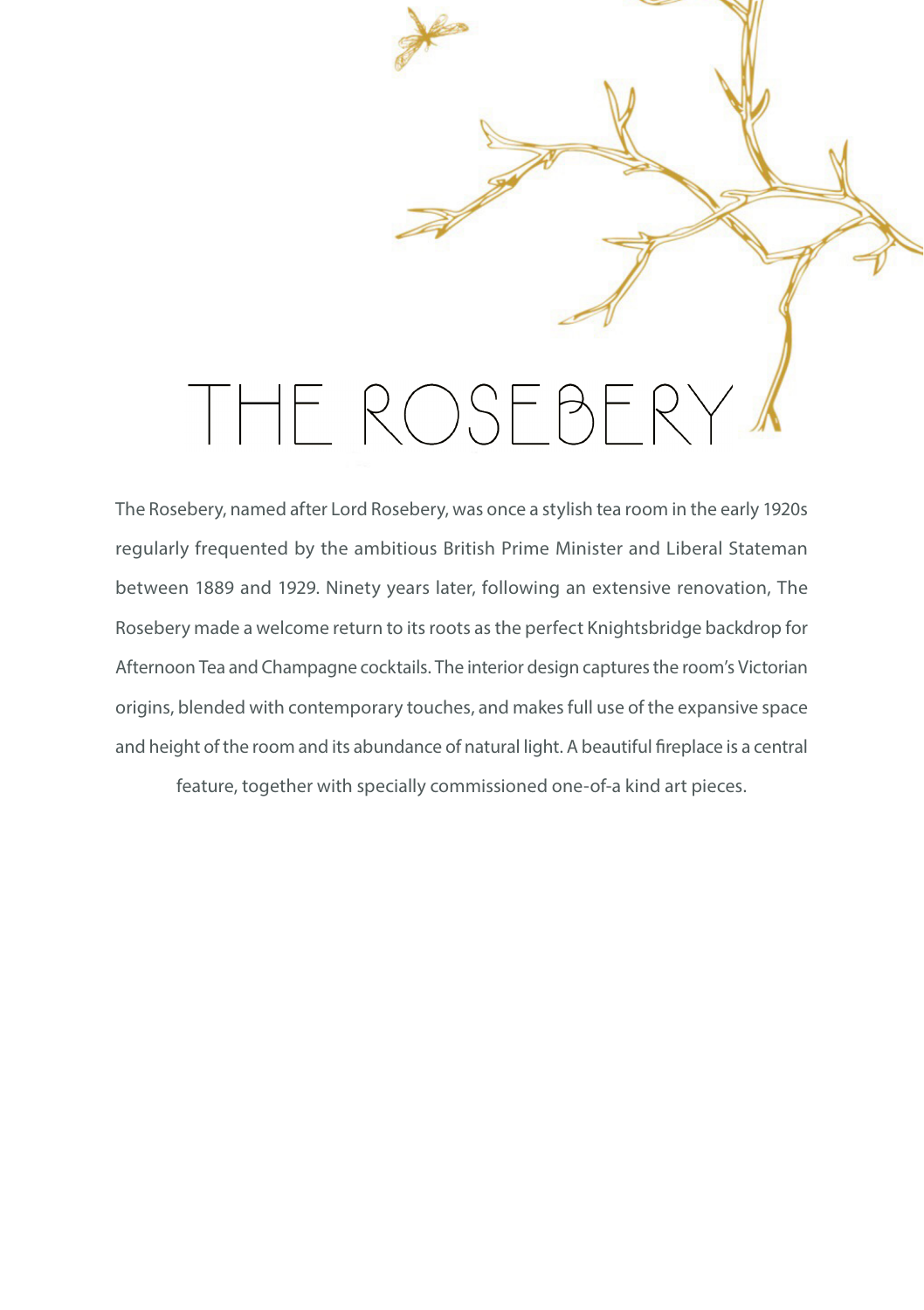### VEGAN WIMBLEDON AFTERNOON TEA £63

THE ROSEBERY

#### MANDARIN PIMM'S £18

Celebrate the Championships with a quintessentially British summer cocktail

#### SPARKLING TEA PAIRING £14

A selection of three aromatic sparkling teas from Japan, India and China

Saicho Jasmine, Floral Green Tea, 200ml served with sandwiches Saicho Hojicha, Roasted Green Tea, 200ml served with scones Saicho Darjeeling, Musky Black Tea, 200ml served with pastries

#### CHAMPAGNE AFTERNOON TEA 125 ml ACCOMPANIED BY

One glass of Ruinart Blanc de Blancs supplement £16 One glass of Ruinart Rosé supplement £19 One glass of 2008 Billecart - Salmon supplement £25 One alass of Krug "Grande Cuvée" Brut supplement £48

#### ALSATIAN GRAND CRU WINF AFTERNOON TEA PAIRING £20

A selection of three wines from the Schlumberger Domaines, Alsace wine region

Riesling, Grand Cru Saering 2017, 75ml served with sandwiches Gewürztraminer, Grand Cru Kessler 2016, 75ml served with scones Pinot Gris, Grand Cru Kitterle 2013, 75ml served with pastries

#### BEER AFTERNOON TEA PAIRING £19

A selection of three beer varieties from Austria, England and Belgium

Stiegl Columbus, Pale Ale, 330 ml Market Porter, Rich Porter, 330 ml Delirium Red, 330 ml served with pastries

#### SAKE AFTERNOON TEA PAIRING £21

A selection of three different sakes

Akitabare "Shunsetsu" Honjozo (Spring Snow), 50 ml served with sandwiches Dewazakura "Oka" Ginjo (Cherry Bouquet), 50 ml served with scones Ume No Yado - Aragoshi Umeshu, 50 ml served with pastries with pastries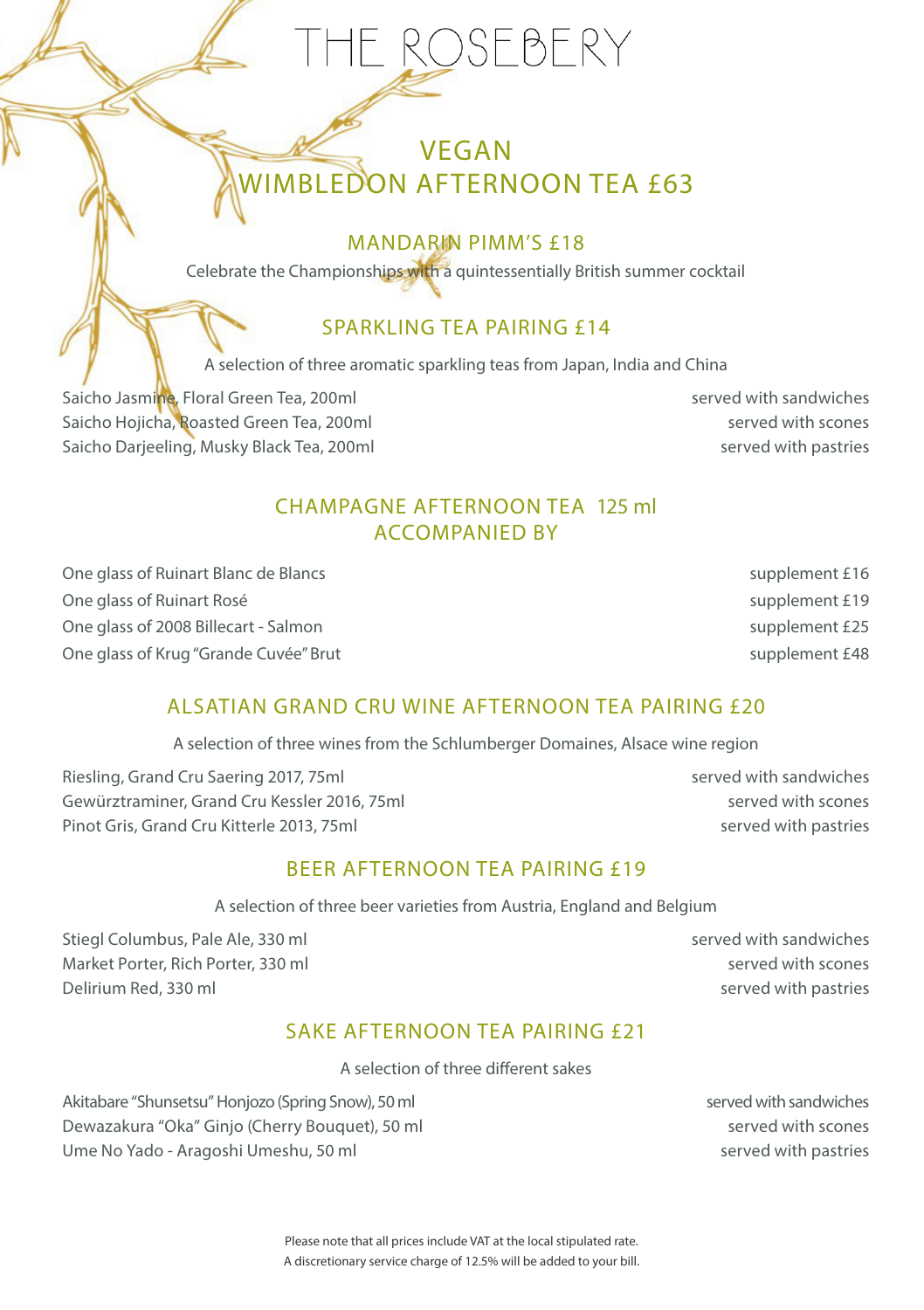#### **SANDWICHES**

Avocado Guacamole with tomato, sweetcorn, lime, coriander, red onion on beetroot bread

> Grilled Mediterranean Vegetables with hummus on brown bread

Wakame and Daikon with Sriracha spread, chives on wholemeal

Sun-Dried Tomatoes with basil pesto, rocket on white bread

Scrambled Tofu with black truffle on white bread

Vegan Cheddar Cheese with tomato on brown bread

#### FRESHLY BAKED VEGAN SCONES

accompanied by soy whipped cream, Pembrokshire strawberry jam, rose petal jelly and traditional orange marmalade

#### HAND-MADE PASTRIES

New Balls Vegan yuzu cheesecake, almond crumble

Game, Set, Match-a Opera matcha sponge, vanilla diplomat, blackcurrant jelly

> Fantastic Wimbledon Vegan yogurt, lavender gel

Tropical Deuce Confit pineapple, rosemary, coconut mousse

Tie Break Millot 70% dark chocolate cake, caramelised banana

> Strawberries and Cream Vanilla panna cotta, hibiscus gel

Executive Pastry Chef - Emmanuel Bonneau

We shall be delighted to assist you with detailed allergen and calorie information regarding all dishes and drinks on our menus. Adults need around 2000 kcal a day.

Kindly note that our dishes are not produced in an entirely allergen free environment.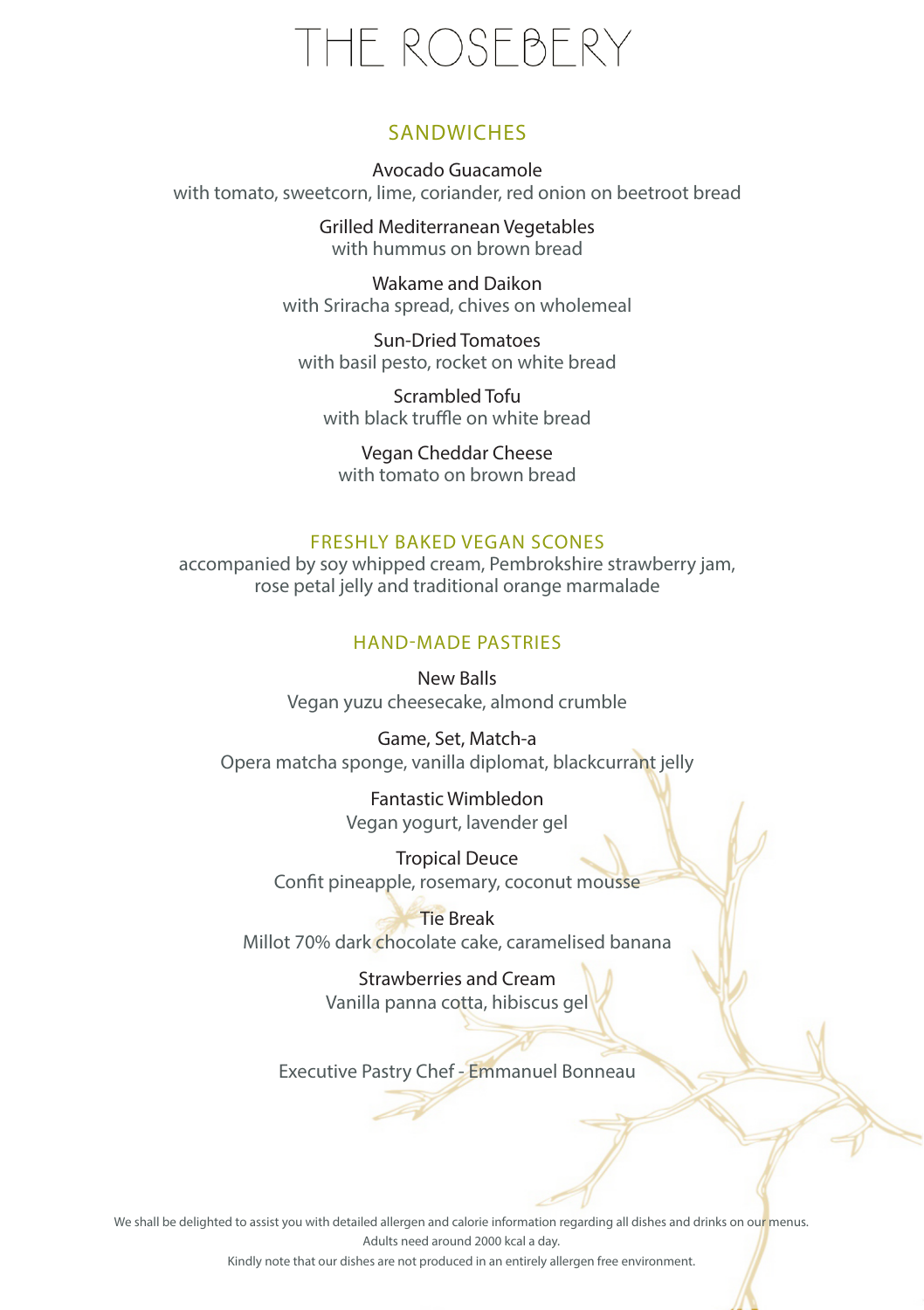#### OUR TEAS ARE BREWED IN A TRADITIONAL EASTERN WAY ENSURING WE GIVE THE TEA LEAVES TIME TO RELEASE THEIR TRUE FLAVOUR

### WHITE TEA

**Apricot White** Canton Tea Mango, peach & rose Fruity, floral (Fujian, China) (Shizuoka, Japan)

Silver Needles Canton Tea Floral, velvety, sweet (Jinggu, Yunnan, China)

#### Moonlight

Mei Leaf Sweet, honey, vanilla, hay (Jinggu, Yunnan, China)

Sticky Rice £4.00 supplement Canton Tea Silver Needles (Laos, China)

#### GREEN TEA

Kabuse Sencha Canton Tea Sweet, creamy, grassy (Wazuka, Kyoto, Japan)

Organic Genmaicha Canton Tea Grassy sencha, toasted brown rice (Wazuka, Japan)

Organic Dragonwell Canton Tea Floral, mild chesnut (Long Jing, Zhejiang, China)

Jasmine Pearls Canton Tea Sweet, floral (Yunnan and Guangxi, China)

Matcha £10.00 supplement Mei Leaf Traditionally brewed Full-bodied, sweet, vegetal (Uji, Japan)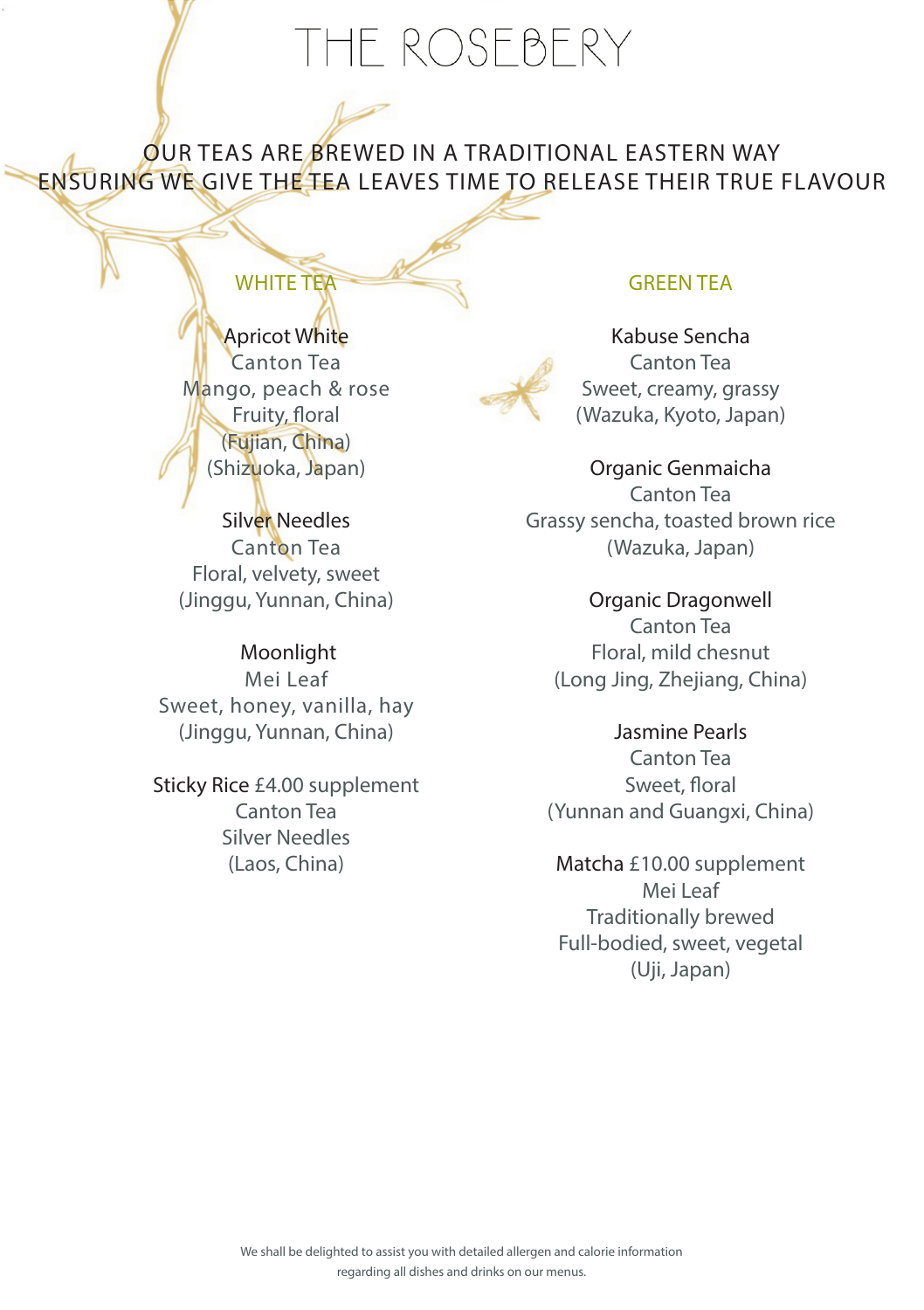#### BLACK TEA

Breakfast Blend Canton Tea Malty, fig, cocoa (Kenya, Rwanda, India, China)

Blend 1843 Canton Tea Light, honey, malty (Yunnan, Anhui, Fujian; China)

#### BLACK TEA-Scented

Earl Grey Canton Tea Natural bergamot oil Fruity, lemony, citric, malty (China, India, Italy)

Mango Black Canton Tea Mango, marigold petals Caramel, malt (Yunnan, China)

Lychee Rose Noir Canton Tea Lychee fruit essence, rose petals Sweet, floral (Yunnan, China)

Choco Vanilla Canton Tea Cocoa nibs, vanilla Medjool date, malt (India, China, Madagascar, Peru)

> Lemon Black Canton tea Sweet, mint, malty (Assam, India, Portugal)

#### BLACK TEA-Caffeine Free

English Breakfast Decaffeinated Canton Tea Oak, caramel (Uva District, Sri Lanka)

#### BLACK TEA-Single Estate

 Ancient Haze Mei Leaf Muscatel, orange, citrus, sweet (Fengqing, Yunnan, China)

Darjeeling Second Flush Canton Tea Fruity, nutty (Namring Garden, India)

> Assam Second Flush Canton Tea Malty, caramel (Assam, India)

Lapsang Souchong Canton Tea Smoked leaves over pine wood Wood smoke, fruit cake, leather (Tong Mu Village, Fujian, China)

#### OOLONG TEA

Alishan Mei Leaf Milky, grassy (Alishan, Taiwan)

Mi Lan Xiang (Dan Cong) Canton Tea Honey, orchid, fruity, mineral Roasted Phoenix tea (Guangdong, China)

Da Hong Pao Canton Tea Mineral, sweet, honey, grassy Yan Cha, Wuyi Oolong (Fujian, China)

Oriental Beauty £5.50 supplement Mei Leaf Sweet, fruity Bai Hao, Dark Oolong (Nantou, Taiwan)

We shall be delighted to assist you with detailed allergen and calorie information regarding all dishes and drinks on our menus. Adults need around 2000 kcal a day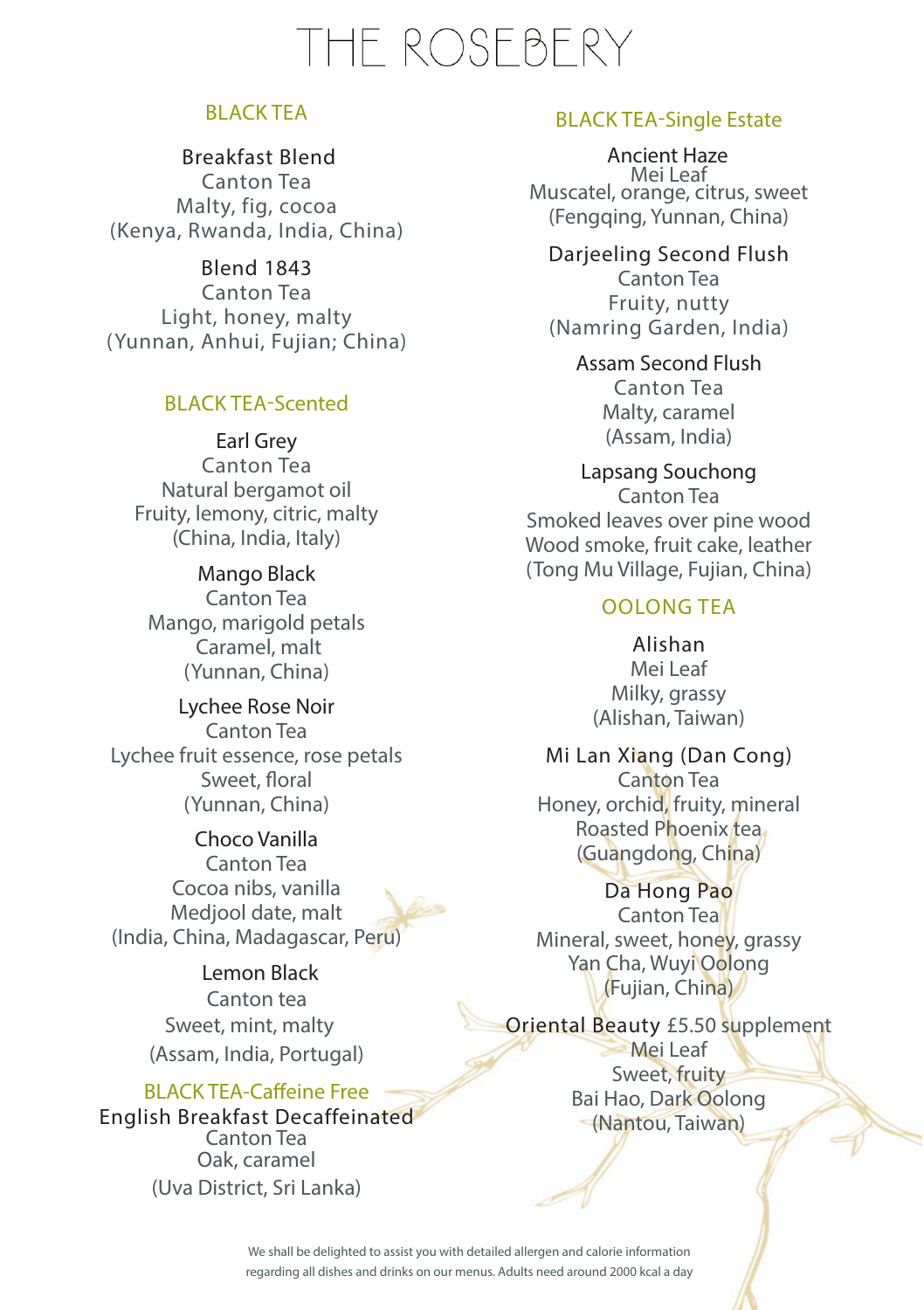#### PU-ERH TEA

Mini Tuo Cha 2012 Canton Tea Raw (Sheng); tobacco, bold, earthy (De Hong, Yunnan, China)

Black Yunnan Tuo 96 Mei Leaf Cooked (Shu); woody, coffee, smoked, (Fengqing, Yunnan, China)

### TISANES

Caffeine Free

 Revitazest Lemongrass, dry ginger, orange peel

Mandarin Garden

Osmanthus, chrysanthenum, rose, jasmine and lavender

> Rosebuds Chamomile Lemon Verbena Peppermint Fresh Mint Fresh Ginger

### BARISTA SPECIALS

Matcha Latte - £2 supplement Matcha tea with almond milk

Should you wish to purchase these signature teas, please ask any of The Rosebery team members for more information.

Adults need around 2000 kcal a day

We shall be delighted to assist you with detailed allergen and calorie information regarding all dishes and drinks on our menus.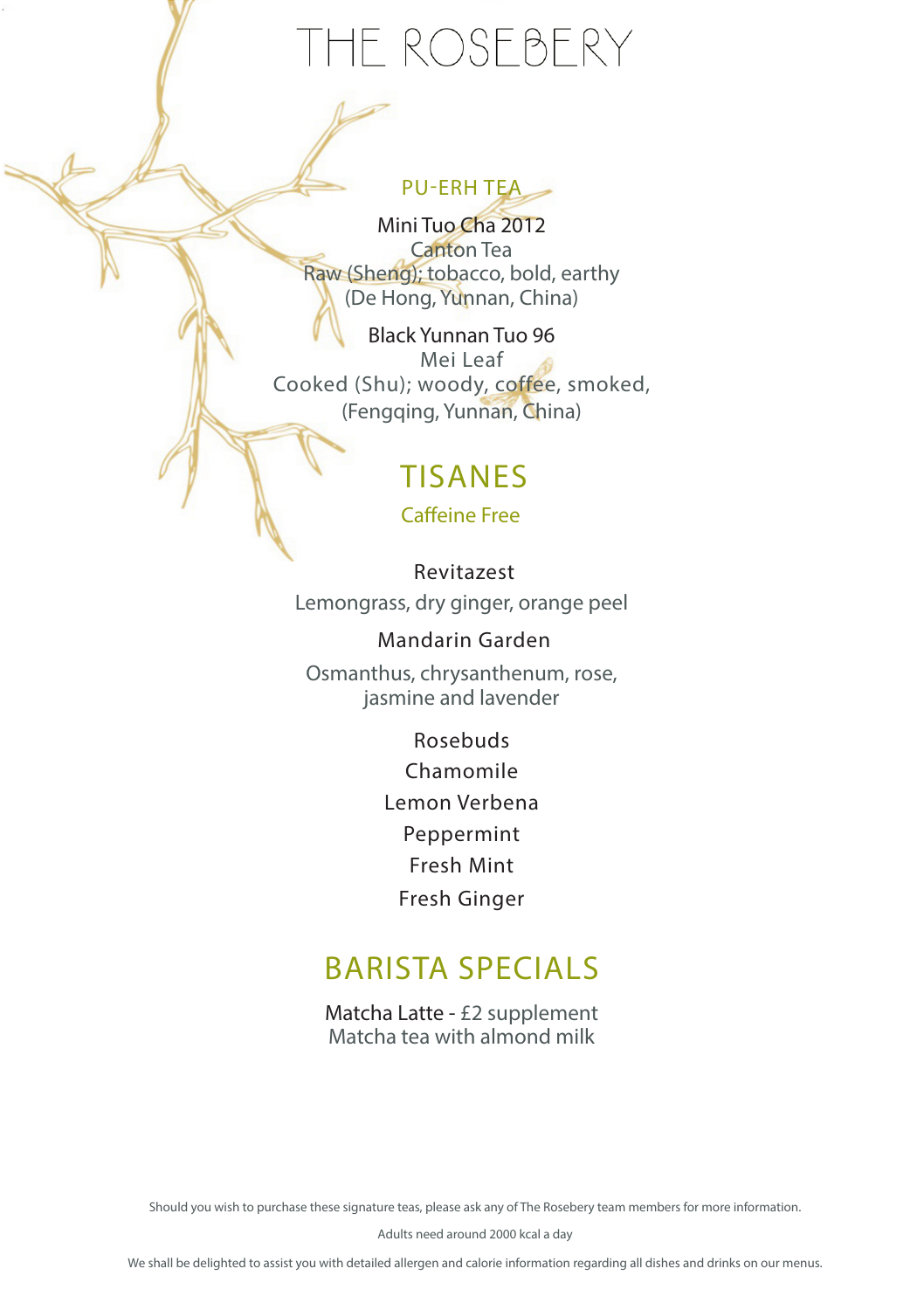| <b>CHAMPAGNE</b><br>Moët & Chandon, Brut Impérial<br>NV Ruinart Blanc de Blancs Brut<br>2009 Billecart - Salmon<br>NV Simmonet-Febvre Crémant Blanc Brut<br>NV CH Prosecco Superiore DOCG Della Vite Valdobbiadene<br>Palmer & Co Brut Réserve Brut<br>Taittinger Brut Réserve<br>Louis Roederer Cuvée 242<br><b>Bollinger Special Cuvée Brut</b> | Glass 125 ml<br>£19.50<br>£24.50<br>£35.00 | Bottle 750 ml<br>£105.00<br>£135.00<br>£210.00<br>£70.00<br>£80.00<br>£90.00<br>£125.00<br>£135.00<br>£150.00 |
|---------------------------------------------------------------------------------------------------------------------------------------------------------------------------------------------------------------------------------------------------------------------------------------------------------------------------------------------------|--------------------------------------------|---------------------------------------------------------------------------------------------------------------|
| MV Krug "Grande Cuvée" Brut<br>NV Ruinart Rosé Brut<br>NV Billecart - Salmon Brut Rosé<br>2010 Dom Pérignon                                                                                                                                                                                                                                       | £25.00                                     | £290.00<br>£145.00<br>£165.00<br>£355.00                                                                      |
| <b>WINE</b><br><b>WHITE WINE</b>                                                                                                                                                                                                                                                                                                                  | Glass 125 ml                               | Bottle 750 ml                                                                                                 |
| 2017 Riesling, Grand Cru 'Saering', Domaines Schlumberger £14.00<br>Alsace, France                                                                                                                                                                                                                                                                |                                            | £75.00                                                                                                        |
| 2021 Chenin Blanc, The Winery of Good Hope<br>Stellenbosch, South Africa                                                                                                                                                                                                                                                                          | £14.00                                     | £75.00                                                                                                        |
| 2019 Sauvignon Blanc, Ata Rangi<br>Martinborough, New Zealand                                                                                                                                                                                                                                                                                     | £16.50                                     | £85.00                                                                                                        |
| 2019 Chablis, Moreau-Naudet<br>Burgundy, France                                                                                                                                                                                                                                                                                                   | £19.50                                     | £105.00                                                                                                       |
| 2019 Chassagne-Montrachet,<br>Domaine Ferrand & Laurent Pillot<br>Burgundy, France                                                                                                                                                                                                                                                                | £29,00                                     | £145.00                                                                                                       |
| ROSÉ WINE                                                                                                                                                                                                                                                                                                                                         | 125 ml                                     | 750 ml                                                                                                        |
| 2021 Whispering Angel, Caves d'Esclans<br>Côtes de Provence, France                                                                                                                                                                                                                                                                               | £15.00                                     | £75.00                                                                                                        |
| <b>RED WINE</b><br>2015 Merlot & Cabernet Sauvignon 'Clarendelle'<br>'Inspired by Haut Brion'<br>Bordeaux, France                                                                                                                                                                                                                                 | 125 ml<br>£17.00                           | 750 ml<br>£90.00                                                                                              |
| 2021 Shiraz-Yangarra Estate "PF"                                                                                                                                                                                                                                                                                                                  | £19.00                                     | £105.00                                                                                                       |
| South Australia<br>2017 Pinot Noir-Nuits-St-Georges, Daniel Rion & Fils                                                                                                                                                                                                                                                                           | £29.00                                     | £150.00                                                                                                       |
| Burgundy, France<br>2015 Grand Puy Lacoste Pauillac                                                                                                                                                                                                                                                                                               | £35.00                                     | £175.00                                                                                                       |
| <b>Burgundy, France</b>                                                                                                                                                                                                                                                                                                                           |                                            |                                                                                                               |
| 2019 Ayni Malbec, Chakana<br>Mendoza, Argentina                                                                                                                                                                                                                                                                                                   | £24.50                                     | £125.00                                                                                                       |

Please note that all prices include VAT at the local stipulated rate.

Our wines ABV is between 6% and 16%. Please feel free to ask us for more detailed information. Please feel free to ask

us for more detailed information.